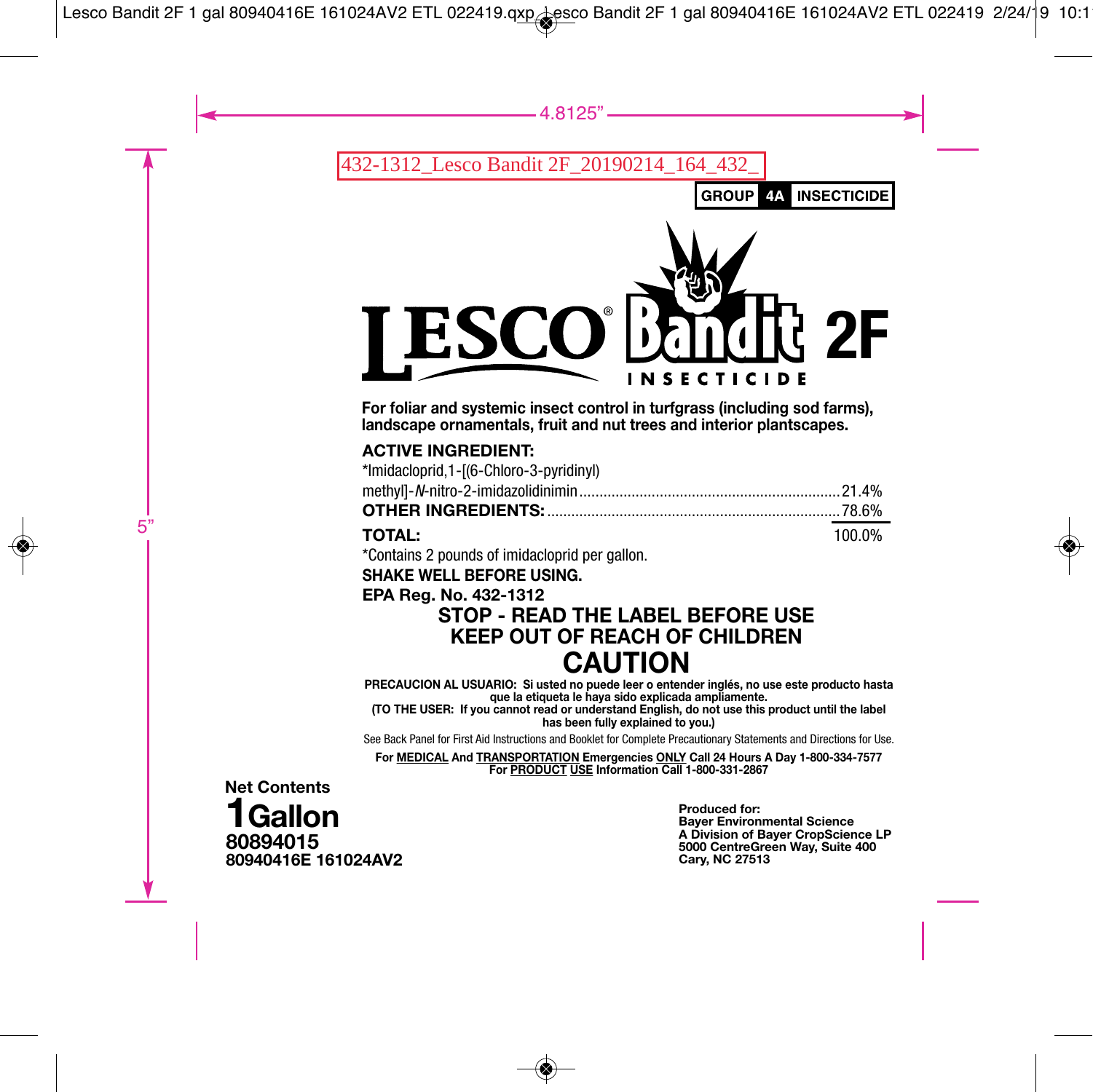| <b>FIRST AID</b>          |                                                                                                                                                                                                                                                                                          |  |  |  |
|---------------------------|------------------------------------------------------------------------------------------------------------------------------------------------------------------------------------------------------------------------------------------------------------------------------------------|--|--|--|
| If swallowed:             | • Call a poison control center or doctor immediately for treatment advice.<br>• Have person sip a glass of water if able to swallow.<br>. Do not induce vomiting unless told to do so by a poison control center or doctor.<br>• Do not give anything by mouth to an unconscious person. |  |  |  |
| If on skin or<br>clothina | • Take off contaminated clothing.<br>• Rinse skin immediately with plenty of water for 15 to 20 minutes.<br>• Call a poison control center or doctor for treatment advice.                                                                                                               |  |  |  |
| If in eves                | • Hold eye open and rinse slowly and gently with water for 15 to 20 minutes. Remove contact lenses, if present, after<br>the first 5 minutes, then continue rinsing eve.<br>• Call a poison control center or doctor for treatment advice.                                               |  |  |  |
|                           | In case of emergency call toll free the Bayer Environmental Science Emergency Response Telephone No. 800-334-7577. Have a product<br>container or label with you when calling a poison control center or doctor, or going for treatment.                                                 |  |  |  |

**NOTE TO PHYSICIAN:** No specific antidote is available. Treat the patient symptomatically.

#### **PRECAUTIONARY STATEMENTS HAZARDS TO HUMANS AND DOMESTIC ANIMALS**

#### **CAUTION**

Harmful if swallowed or absorbed through skin. Avoid contact with skin, eyes, or clothing.Wash thoroughly with soap and water after handling. Keep children or pets off treated area until spray is dry.

#### **PERSONAL PROTECTIVE EQUIPMENT (PPE)**

**WPS USES:** Applicators and Other Handlers who handle this product for any use covered by the Worker Protection Standard (40 CFR part 170)

- in general, agricultural plant uses e.g., use in sod farms, must wear:
- Long-sleeved shirt and long pants
- Chemical resistant gloves made of any waterproof material such as barrier laminate, butyl rubber, nitrile rubber, neoprene rubber, natural rubber, polyethylene, polyvinylchloride (PVC) or viton. If you want more options, follow the instructions for category A on an EPA chemicalresistance category selection chart.
- Shoes plus socks

Follow manufacturer's instructions for cleaning/ maintaining personal protective equipment, PPE. If no such instructions for washables, use detergent and hot water. Keep and wash PPE separately from other laundry.

**NON-WPS USES:** Applicators and other handlers who handle this product for any use NOT covered by the Worker Protection Standard (40 CFR part 170) – in general, only agricultural plant uses are covered by the WPS, must wear:

- Shirt and pants
- Gloves
- Shoes plus socks

#### **ENGINEERING CONTROLS STATEMENTS**

When handlers use closed systems, enclosed cabs, or aircraft in a manner that meets the requirements listed in the Worker Protection Standard (WPS) for agricultural pesticides [40 CFR 170.240(d)(4-6)], the handler PPE requirements may be reduced or modified as specified in the WPS.

### **USER SAFETY RECOMMENDATIONS**

#### **User should:**

- Wash thoroughly with soap and water after handling and before eating, drinking, chewing gum, or using tobacco.
- Remove and wash contaminated clothing before reuse.

#### **ENVIRONMENTAL HAZARDS**

This product is highly toxic to aquatic invertebrates. Do not apply directly to water, or to areas where surface water is present or to intertidal areas below the mean high water mark. Do not contaminate water when disposing of equipment washwaters.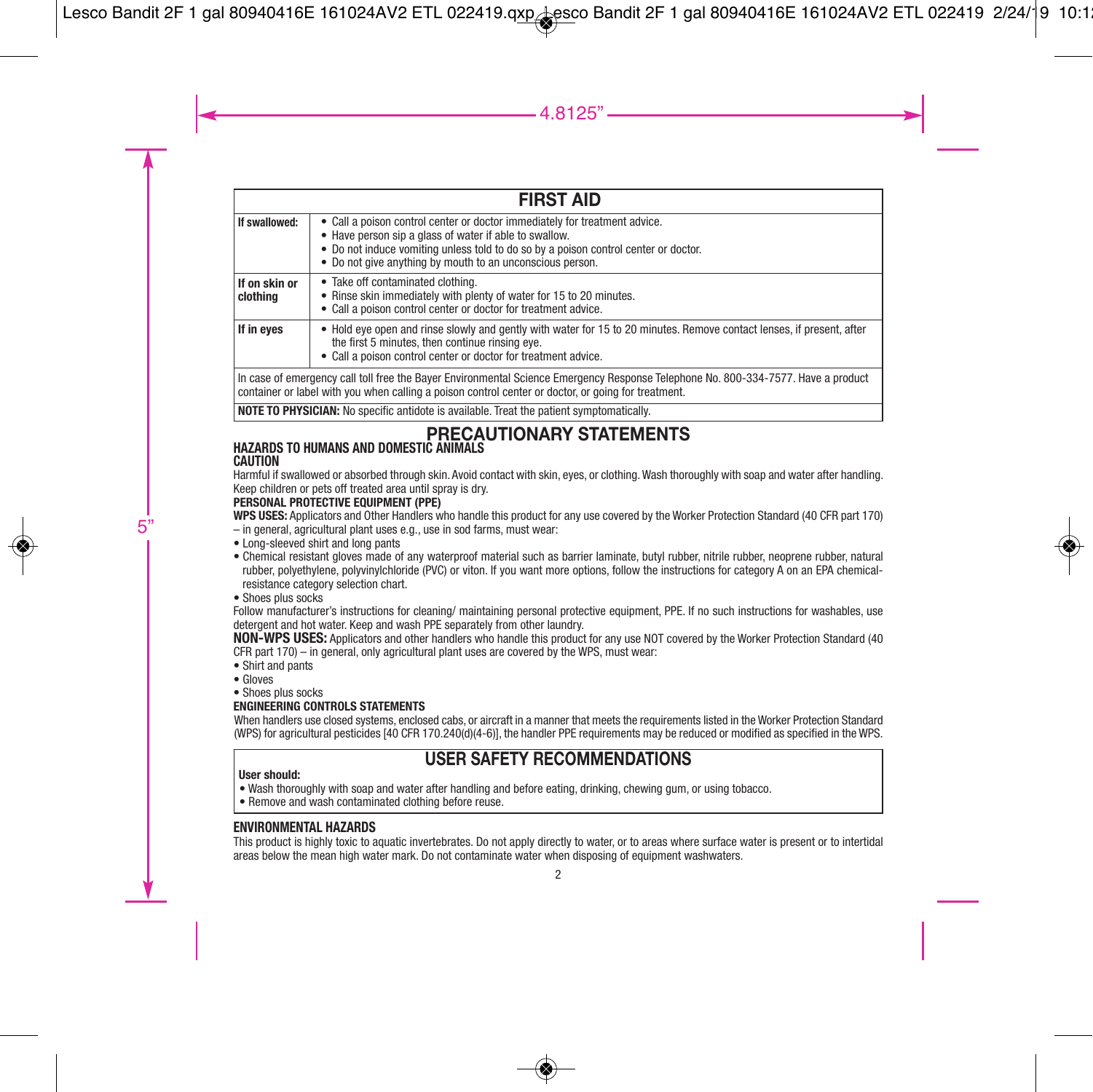This product is highly toxic to bees exposed to direct treatment or residues on blooming crops/plants or weeds. Do not apply this product or allow it to drift to blooming crops/plants or weeds if bees are foraging the treatment area.

This chemical demonstrates the properties and characteristics associated with chemicals detected in groundwater. The use of this chemical in areas where soils are permeable, particularly where the water table is shallow, may result in groundwater contamination.



# **PROTECTION OF POLLINATORS**

**APPLICATION RESTRICTIONS EXIST FOR THIS PRODUCT BECAUSE OF RISK TO BEES AND OTHER INSECT POLLINATORS. FOLLOW APPLICATION RESTRICTIONS FOUND IN THE DIREC-TIONS FOR USE TO PROTECT POLLINATORS.**



Look for the bee hazard icon  $\sim$   $\sim$  in the Directions for Use for each application site for specific use restrictions and instructions to protect bees and other insect pollinators.

#### **This product can kill bees and other insect pollinators.**

Bees and other insect pollinators will forage on plants when they flower, shed pollen, or produce nectar. Bees and other insect pollinators can be exposed to this pesticide from:

- Direct contact during foliar applications, or contact with residues on plant surfaces after foliar applications
- Ingestion of residues in nectar and pollen when the pesticide is applied as a seed treatment, soil, tree injection, as well as foliar applications.

When Using This Product Take Steps To:

- Minimize exposure of this product to bees and other insect pollinators when they are foraging on pollinator attractive plants around the application site.<br>• Minimize drift of this product on to beehives or to off-site pollinator attractive habitat. Drift of this product onto beehives or off-site to
- 

pollinator attractive habitat can result in bee kills.<br>Information on protecting bees and other insect pollinators may be found at the Pesticide Environmental Stewardship website at:<br>Intormation on protecting bees and othe

www.npic.orst.edu or directly to EPA at: beekill@epa.gov

# **DIRECTIONS FOR USE**

#### **It is a violation of Federal law to use this product in a manner inconsistent with its labeling.**

Do not apply this product in a way that will contact workers or other persons, either directly or through drift. Only protected handlers may be in the area during application. For any requirements specific to your State or Tribe, consult the agency responsible for pesticide regulation.

#### **SEE INDIVIDUAL SITES FOR SPECIFIC POLLINATOR PROTECTION APPLICATION RESTRICTIONS. IF NONE EXIST UNDER THE SPECIFIC SITE, FOR OUTDOOR FOLIAR APPLICATIONS, FOLLOW THESE APPLICATION DIRECTIONS.**



NON-AGRICULTURAL USES<br>Do not apply LESCO® BANDIT™ 2F Insecticide while bees are foraging. Do not apply LESCO BANDIT 2F Insecticide to<br>plants that are flowering. Only apply after all flower petals have fallen off.

LESCO BANDIT 2F Insecticide can be used as directed on sod farms, and on turfgrass, and ornamentals on such sites: residential home lawns,<br>business and office complexes, shopping complexes, multi-family residential complex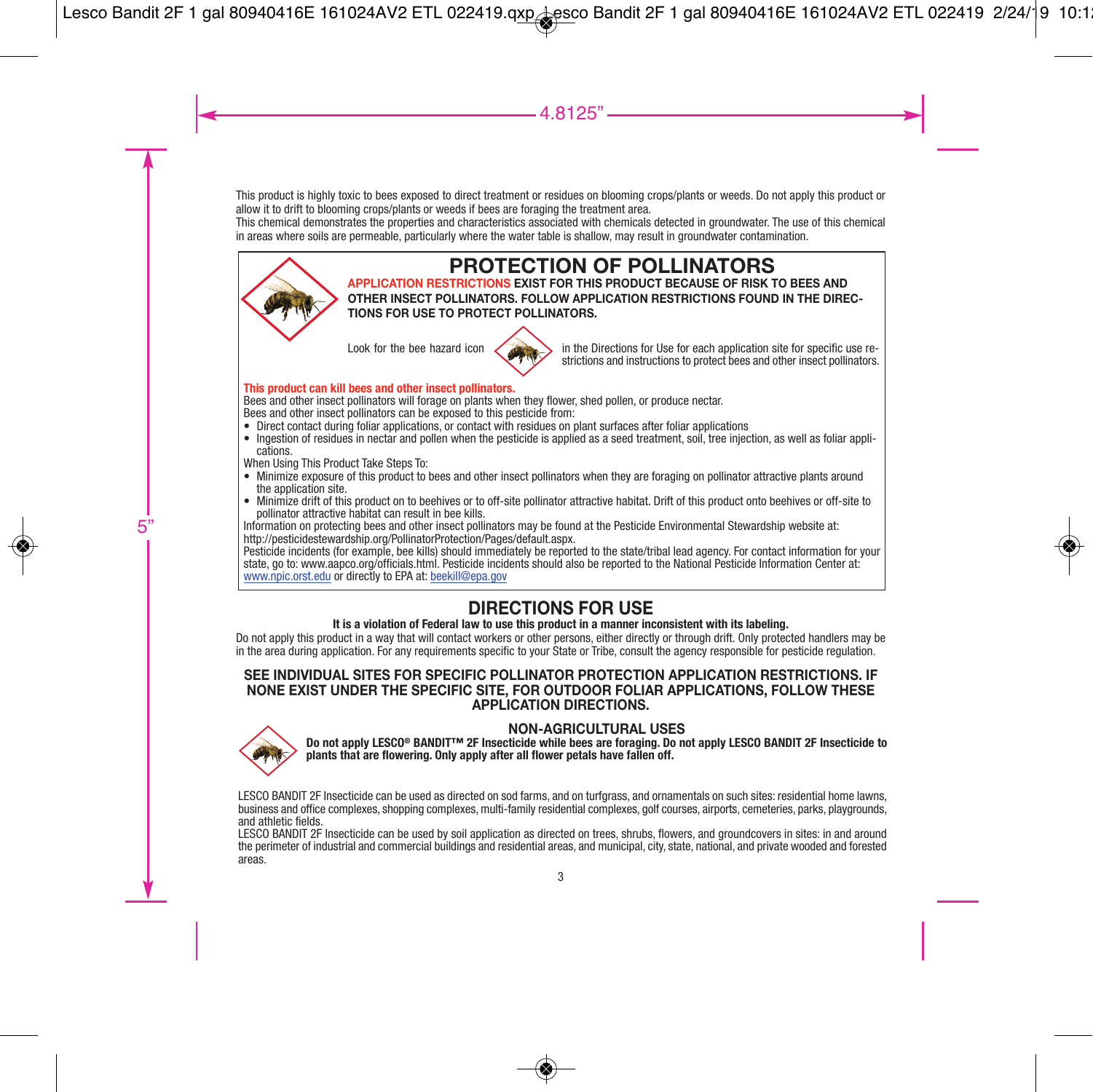**RESTRICTION:** Not for use in commercial greenhouses, nurseries, or on grasses grown for seed, or on commercial fruit and nut trees. **RESISTANCE:** Some insects are known to develop resistance to insecticides after repeated use. As with any insecticide, the use of this product should conform to resistance management strategies established for the use area.

LESCO BANDIT 2F Insecticide contains a Group 4A insecticide. Insect biotypes with acquired or inherent resistance to Group 4A insecticides may eventually dominate the insect population if Group 4A insecticides are used repeatedly as the predominant method of control for targeted species.

# **AGRICULTURAL USE REQUIREMENTS**

Use this product only in accordance with its labeling and with the Worker Protection Standard, 40 CFR part 170. This Standard contains requirements for the protection of agricultural workers on farms, forests, nurseries, and greenhouses, and handlers of agricultural pesticides. It contains requirements for training, decontamination, notification, and emergency assistance. It also contains specific instructions and exceptions pertaining to the statements on this label about personal protective equipment (PPE) and restricted-entry interval. The requirements in this box only apply to uses of this product that are covered by the Worker Protection Standard.

Do not enter or allow worker entry into treated areas during the restricted-entry interval (REI) of 12 hours.

**Exception:** If the product is applied by drenching, the Worker Protection Standard, under certain circumstances, allows workers to enter the treated area if there will be no contact with anything that has been treated.

PPE required for early entry to treated areas that is permitted under the Worker Protection Standard and that involves contact with anything that has been treated, such as plants, soil, or water is:

- Coveralls
- Chemical resistant gloves made of any waterproof material such as barrier laminate, butyl rubber, nitrile rubber, neoprene rubber, natural rubber, polyethylene, polyvinylchloride (PVC) or viton. If you want more options, follow the instructions for category A on an EPA chemicalresistance category selection chart.
- Shoes plus socks

# **NON-AGRICULTURAL USE REQUIREMENTS**

The requirements in this box apply to uses of this product that are NOT within the scope of the Worker Protection Standard for agricultural pesticides (40 CFR part 170). The WPS applies when this product is used to produce agricultural plants on farms, forests, nurseries or greenhouses and sod farm production.

Keep children and pets off treated area until dry.

#### **APPLICATION TO TURFGRASS**

LESCO BANDIT 2F Insecticide can be used for the control of soil inhabiting pests of turfgrass, such as Northern & Southern masked chafers, *Cyclocephala borealis*, *C. immaculata*, and/or *C. lurida*; Asiatic garden beetle, *Maladera castanea*; European chafer, *Rhizotroqus majalis*; Green June beetle, *Cotinis nitida*; May or June beetle, *Phyllophaga* spp.; Japanese beetle, *Popillia japonica*; Oriental beetle, *Anomala orientalis*; Billbugs, *Spherophorus* spp.; Annual bluegrass weevil, *Hyperodes* spp.; Black turfgrass ataenius, *Ataenius spretulus* and *Aphodius* spp. European Crane Fly *Tipula paludosa*, and mole crickets,. *scapteriscus* spp. LESCO BANDIT 2F Insecticide can also be used for suppression of cutworms and chinch bugs.

The active ingredient in LESCO BANDIT 2F Insecticide has sufficient residual activity so that applications can be made preceding the egg laying activity of the target pests. High levels of control can be achieved when applications are made preceding or during the egg laying period. The need for an application can be based on historical monitoring of the site, previous records or experiences, current season adult trapping or other methods. Optimum control will be achieved when applications are made prior to egg hatch of the target pests, followed by sufficient irrigation or rainfall to move the active ingredient through the thatch.

Do not apply when turfgrass areas are waterlogged or the soil is saturated with water. Adequate distribution of the active ingredient cannot be achieved when these conditions exist. The treated turf area must be in such a condition that the rainfall or irrigation will penetrate vertically in the soil profile.

**RESTRICTION:** Do not apply more than a total of 1.6 pints (0.4 lb of active ingredient) per acre per year.

#### **APPLICATION EQUIPMENT FOR USE ON TURFGRASS**

Apply LESCO BANDIT 2F Insecticide in sufficient water to provide adequate distribution in the treated area. The use of accurately calibrated equipment normally used for the application of turfgrass insecticides is required. Use equipment which will produce a uniform, coarse droplet spray, using a low pressure setting to eliminate off target drift. Check calibration periodically to ensure that equipment is working properly.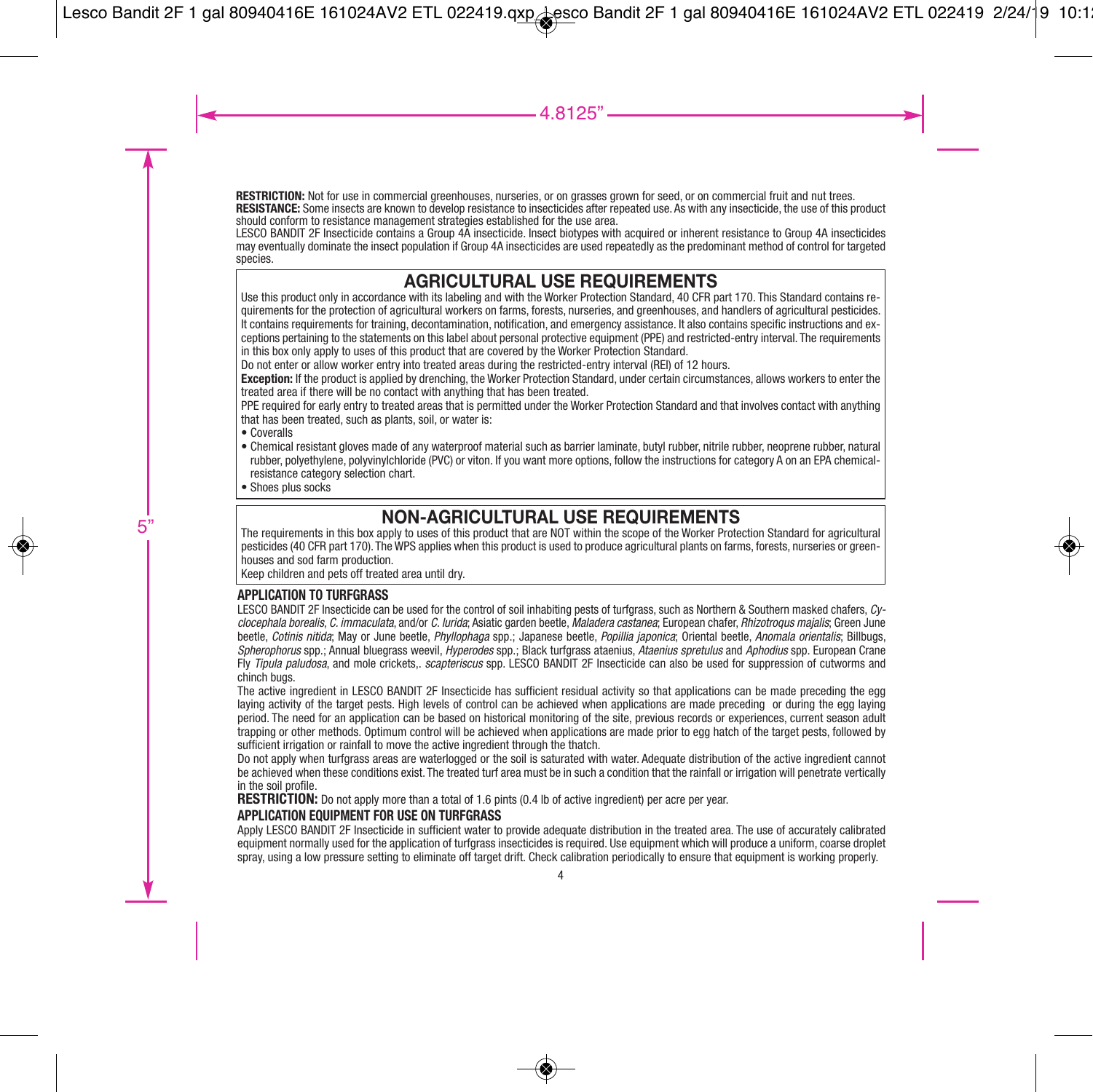#### **APPLICATION TO ORNAMENTALS**

LESCO BANDIT 2F Insecticide is for use on ornamentals in commercial and residential landscapes and interior plantscapes. LESCO BANDIT 2F Insecticide is a systemic product and will be translocated upward into the plant system from root uptake. To assure optimum effectiveness, the product must be placed where the growing portion of the target plant can absorb the active ingredient. The addition of a nitrogen containing fertilizer, where applicable, into the solution may enhance the uptake of the active ingredient. Application can be made by foliar application or soil applications; including soil injection, drenches, and broadcast sprays. Foliar applications offer locally systemic activity against insect pests. When making soil applications to plants with woody stems, systemic activity will be delayed until the active ingredient is translocated throughout the plant. In some cases, this translocation delay could take 60 days or longer. For this reason, make application prior to anticipated pest infestation to achieve optimum levels of control.

**RESTRICTION:** Outdoor applications cannot exceed a total of 1.6 pints (0.4 lb of active ingredient) per acre per year.

#### **ANT MANAGEMENT PROGRAMS**

Use LESCO BANDIT 2F Insecticide to control aphids, scale insects, mealybugs and other sucking pests on ornamentals to limit the honeydew available as a food source for ant populations. LESCO BANDIT 2F Insecticide applications can be then be supplemented with residual sprays, bait placements or other ant control tactics to further reduce the pest population.

#### **APPLICATION EQUIPMENT FOR FOLIAR APPLICATIONS**

LESCO BANDIT 2F Insecticide mixes readily with water and may be used in many types of application equipment. Mix product with the required amount of water and apply as desired dependent upon the selected use pattern.

When making foliar applications on hard to wet foliage such as holly, pine, or ivy, the addition of a spreader/ sticker is recommended. If concentrate or mist type spray equipment is used, apply an equivalent amount on the area sprayed, as would be used in a dilute application. LESCO BANDIT 2F Insecticide has been found to be compatible with commonly used fungicides, miticides, liquid fertilizers, and other commonly used insecticides. Check physical compatibility using the correct proportion of products in a small jar test if local experience is unavailable. **RESTRICTION:** Do not apply through any irrigation system.

| DIRECTIONS FOR USE ON TURFGRASSES IN RESIDENTIAL, COMMERCIAL, AND INDUSTRIAL AREAS                |                                                                                                                                                                                                                      |                                                                                                         |                                                                                                                                               |                                                                                                                                                                                                                                                   |
|---------------------------------------------------------------------------------------------------|----------------------------------------------------------------------------------------------------------------------------------------------------------------------------------------------------------------------|---------------------------------------------------------------------------------------------------------|-----------------------------------------------------------------------------------------------------------------------------------------------|---------------------------------------------------------------------------------------------------------------------------------------------------------------------------------------------------------------------------------------------------|
| <b>SITE</b>                                                                                       |                                                                                                                                                                                                                      | <b>PEST</b>                                                                                             |                                                                                                                                               | <b>DOSAGE LESCO BANDIT</b><br>2F Insecticide                                                                                                                                                                                                      |
| <b>TURFGRASSES</b><br>(Residential home<br>lawns, business<br>and office com-<br>plexes, shopping | <b>LARVAE OF:</b><br>Annual bluegrass weevil<br>Asiatic garden beetle<br>Billbua<br><b>Black turfgrass ataenius</b>                                                                                                  | Cutworms (suppression)<br>European chafer<br>European Crane Flv<br>Green June beetle<br>Japanese beetle | Northern masked chafer<br>Oriental beetle<br>Phyllophaga spp.<br>Southern masked chafer                                                       | 1.25 to 1.6 pt/A<br><sub>0r</sub><br>0.46 to 0.6 fl oz<br>(14 to 17 mL)<br>per 1000 sq ft                                                                                                                                                         |
| complexes, multi-<br>family residential<br>complexes, golf<br>courses, airports,                  | For optimum control of grubs, billbugs, annual bluegrass weevil, and European Crane Fly make application prior to<br>egg hatch of the target pest.<br>Be sure to read "APPLICATION EQUIPMENT" Section of this label. |                                                                                                         |                                                                                                                                               |                                                                                                                                                                                                                                                   |
| cemeteries, parks,<br>playgrounds, ath-<br>letic fields)                                          | Chinchbugs (suppression)                                                                                                                                                                                             | Mole crickets                                                                                           |                                                                                                                                               | 1.6 pt/A or<br>0.6 fl oz (17 mL) per<br>1000 sa ft                                                                                                                                                                                                |
|                                                                                                   | in combination with a remedial insecticide to minimize damage to turf.<br>Follow label instructions for other insecticides when tank-mixing.                                                                         |                                                                                                         | For suppression of chinch bugs, make application prior to the hatching of the first instar nymphs.                                            | For control of mole crickets make application prior to or during the peak egg hatch period. If application is not made<br>prior to egg hatch or when adults or large nymphs are present and actively tunneling, apply LESCO BANDIT 2F Insecticide |
| timing of application.                                                                            |                                                                                                                                                                                                                      |                                                                                                         | For optimum control, if rainfall does not occur within 24 hours after application, irrigate to move the active ingredient through the thatch. | Consult your local turf, state Agricultural Experiment Station, or State Extension Service Specialists for more specific information regarding                                                                                                    |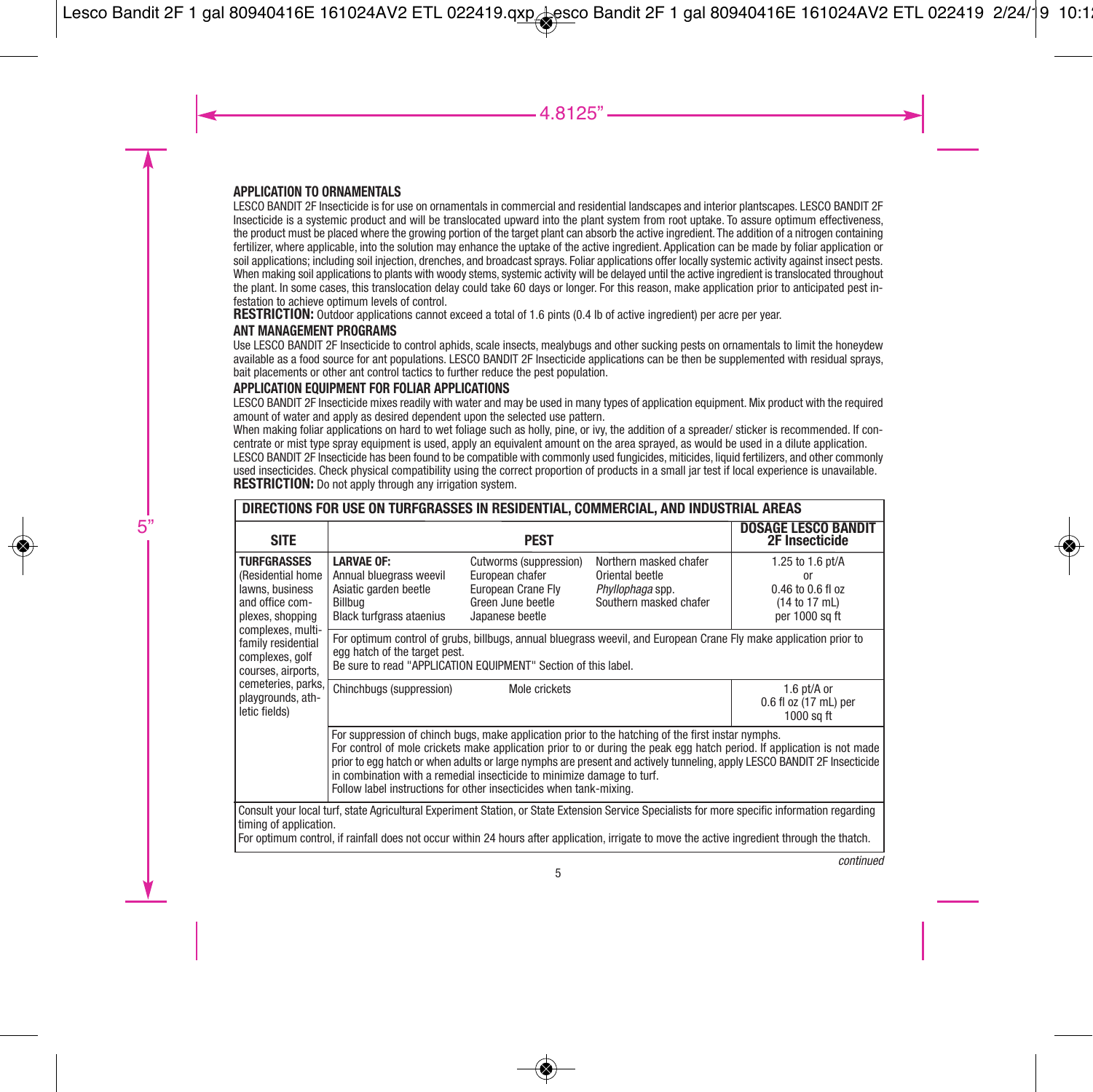#### **DIRECTIONS FOR USE ON TURFGRASSES IN RESIDENTIAL, COMMERCIAL, AND INDUSTRIAL AREAS**

#### **RESTRICTIONS:**

- Do not apply more than 1.6 pt (0.4 lb of active ingredient) per acre per year.
- Do not mow turf or lawn area until after sufficient irrigation or rainfall has occurred so that uniformity of application will not be affected.
- Do not allow this product to contact plants in bloom while bees are foraging the treatment area.
- Do not graze treated areas or use clippings from treated areas for feed or forage.
- Do not allow runoff or puddling of irrigation water following application.
- Keep children and pets off treated area until dry.
- Do not apply LESCO BANDIT 2F Insecticide to areas which are water logged or saturated, which will not allow penetration into the root zone of the plant.

#### **TURFGRASSES** (Sod Farms) **LARVAE OF:** Annual bluegrass weevil Asiatic garden beetle Billbug Black turfgrass ataenius Cutworms (suppression) European chafer European Crane Fly Green June beetle Japanese beetle Mole crickets 1.25 to 1.6 pt/A or 0.46 to 0.6 fl oz  $(14 \text{ to } 17 \text{ ml})$ per 1,000 sq ft For optimum control of grubs, billbugs, annual bluegrass weevil, and European Crane Fly make application prior to egg hatch of the target pest. Be sure to read "APPLICATION EQUIPMENT" Section of this label. Chinchbugs (suppression) The Mole crickets The Mole of the Mole of the Mole of the Mole of the Mole of the Mole of the Mole of the Mole of the Mole of the Mole of the Mole of the Mole of the Mole of the Mole of the Mole of 0.6 fl oz (17 mL) per 1,000 sq ft For suppression of chinch bugs, make application prior to the hatching of the first instar nymphs. For control of mole crickets make application prior to or during the peak egg hatch period. If application is not made prior to egg hatch or when adults or large nymphs are present and actively tunneling, apply LESCO BANDIT 2F Insecticide in combination with a remedial insecticide to minimize damage to turf. Follow label instructions for other insecticides when tank-mixing. **DIRECTIONS FOR USE ON SOD FARMS PEST DOSAGE LESCO BANDIT 2F Insecticide** Northern masked chafer Oriental beetle *Phyllophaga* spp. Southern masked chafer **SITE** Consult your local turf, state Agricultural Experiment Station, or State Extension Service Specialists for more specific information regarding timing of application. For optimum control, if rainfall does not occur within 24 hours after application, irrigate to move the active ingredient through the thatch. **RESTRICTIONS:** • Do not apply more than 1.6 pt (0.4 lb of active ingredient) per acre per year. • Do not allow this product to contact plants in bloom while bees are foraging the treatment area. • Do not use for seed production. • Do not allow runoff or puddling of irrigation water following application. • Do not apply LESCO BANDIT 2F Insecticide to areas which are water logged or saturated, which will not allow penetration into the root zone of the plant.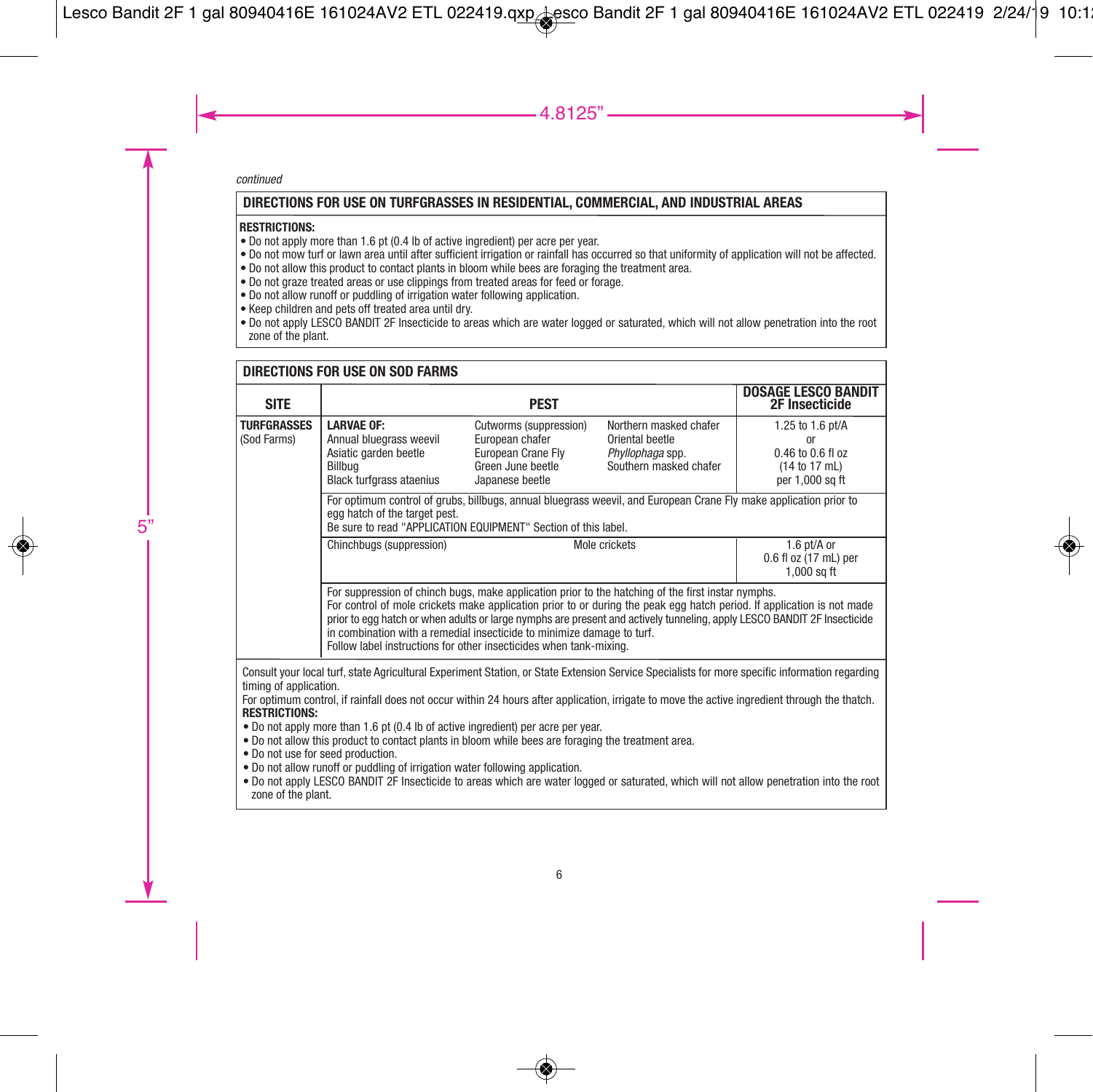# **DIRECTIONS FOR APPLICATION TO OUTDOOR ORNAMENTALS IN RESIDENTIAL, COMMERCIAL, AND INDUSTRIAL LANDSCAPE AREAS**

| <b>SITE</b>                                                                                                                                                                                                                                                                                                                                                                                    |                                                                                                                                                                                                                                                                                                                                                                                                                                                                                                                                                            | <b>PEST</b>                                                                                                                                                                           |                                                                               | <b>DOSAGE LESCO BANDIT</b><br><b>2F INSECTICIDE</b>      |  |  |
|------------------------------------------------------------------------------------------------------------------------------------------------------------------------------------------------------------------------------------------------------------------------------------------------------------------------------------------------------------------------------------------------|------------------------------------------------------------------------------------------------------------------------------------------------------------------------------------------------------------------------------------------------------------------------------------------------------------------------------------------------------------------------------------------------------------------------------------------------------------------------------------------------------------------------------------------------------------|---------------------------------------------------------------------------------------------------------------------------------------------------------------------------------------|-------------------------------------------------------------------------------|----------------------------------------------------------|--|--|
| <b>Trees</b><br><b>Shrubs</b><br>Evergreens<br><b>Flowers</b><br>Foliage plants<br>Groundcovers                                                                                                                                                                                                                                                                                                | Adelgids (including hemlock woolly<br>Leafhoppers, planthoppers, sharpshooters<br>(including glassy-winged sharpshooter)<br>adelaid)<br>and spittle bugs)<br>Aphids<br>Leaf-feeding beetles (Japanese beetle,<br>Mealvbugs<br>emerald ash borer and vine weevil<br><b>Psyllids</b><br>Sawfly larvae<br>adults)<br>Leaf-feeding bugs (including lace bugs,<br>Thrips (foliage only)<br>leaf bugs, and plant bugs)<br>Whiteflies<br>Foliar Applications: Start treatments prior to establishment of high pest populations and reapply on an as needed basis. |                                                                                                                                                                                       |                                                                               | 1.5 fl oz (45mL)<br>per 100 gal<br>of water              |  |  |
|                                                                                                                                                                                                                                                                                                                                                                                                |                                                                                                                                                                                                                                                                                                                                                                                                                                                                                                                                                            |                                                                                                                                                                                       |                                                                               |                                                          |  |  |
|                                                                                                                                                                                                                                                                                                                                                                                                | White grub larvae (such as Japanese beetle larvae, Chafers, Phyllophaga spp.,<br>Asiatic garden beetle, Oriental beetle)                                                                                                                                                                                                                                                                                                                                                                                                                                   | $0.46$ to $0.6$ fl oz<br>(14 to 17mL)<br>per 1,000 sq ft                                                                                                                              |                                                                               |                                                          |  |  |
|                                                                                                                                                                                                                                                                                                                                                                                                | Broadcast Applications: Mix required amount of product in sufficient water to uniformly and accurately cover the area<br>being treated. Do not use less than 2 gallons of water per 1000 sq ft. For optimum control, irrigate thoroughly to incorporate<br>LESCO BANDIT 2F Insecticide into the upper soil profile.                                                                                                                                                                                                                                        |                                                                                                                                                                                       |                                                                               |                                                          |  |  |
| <b>RESTRICTIONS:</b><br>. Follow application restrictions for Non-Agricultural Uses on page 3 to protect bees and other insect pollinators<br>. Do not apply more than 1.6 pt (0.4 lb of active ingredient) per acre per year.<br>• Keep children and pets off treated area until dry.<br>. Do not apply this product, by any application method, to linden, basswood, or other Tilia species. |                                                                                                                                                                                                                                                                                                                                                                                                                                                                                                                                                            |                                                                                                                                                                                       |                                                                               |                                                          |  |  |
| DIRECTIONS FOR APPLICATION TO PLANTS GROWN INDOORS                                                                                                                                                                                                                                                                                                                                             |                                                                                                                                                                                                                                                                                                                                                                                                                                                                                                                                                            |                                                                                                                                                                                       |                                                                               |                                                          |  |  |
| <b>SITE</b>                                                                                                                                                                                                                                                                                                                                                                                    |                                                                                                                                                                                                                                                                                                                                                                                                                                                                                                                                                            | <b>PEST</b>                                                                                                                                                                           |                                                                               | <b>DOSAGE LESCO BANDIT</b><br><b>2F INSECTICIDE</b>      |  |  |
| Interior<br>plantscapes                                                                                                                                                                                                                                                                                                                                                                        | Adelgids (including hemlock<br>woolly adelgid)<br>Aphids<br>Leaf-feeding beetles (Japanese<br>beetle, emerald ash borer and<br>vine weevil adults)                                                                                                                                                                                                                                                                                                                                                                                                         | Leaf-feeding bugs (including<br>lace bugs, leaf bugs, and<br>plant bugs)<br>Leafhoppers, planthoppers,<br>sharpshooters (including<br>glassy-winged sharpshooter)<br>and spittle bugs | Mealybugs<br>Psyllids<br>Sawfly larvae<br>Thrips (foliage only)<br>Whiteflies | 1.5 fl oz (45mL)<br>per 100 gal<br>of water              |  |  |
|                                                                                                                                                                                                                                                                                                                                                                                                | Foliar Applications: Start treatments prior to establishment of high pest populations and reapply on an as needed basis.                                                                                                                                                                                                                                                                                                                                                                                                                                   |                                                                                                                                                                                       |                                                                               |                                                          |  |  |
|                                                                                                                                                                                                                                                                                                                                                                                                | White grub larvae (such as Japanese beetle larvae, Chafers, Phyllophaga spp., Asiatic<br>garden beetle, Oriental beetle)                                                                                                                                                                                                                                                                                                                                                                                                                                   |                                                                                                                                                                                       |                                                                               | $0.46$ to $0.6$ fl oz<br>(14 to 17mL)<br>per 1,000 sq ft |  |  |
|                                                                                                                                                                                                                                                                                                                                                                                                | Broadcast Applications: Mix required amount of product in sufficient water to uniformly and accurately cover the area<br>being treated. Do not use less than 2 gallons of water per 1,000 sq ft. For optimum control, irrigate thoroughly to incorporate<br>LESCO BANDIT 2F Insecticide into the upper soil profile.                                                                                                                                                                                                                                       |                                                                                                                                                                                       |                                                                               |                                                          |  |  |
| <b>RESTRICTIONS:</b>                                                                                                                                                                                                                                                                                                                                                                           | . Not for use in commercial greenhouses.                                                                                                                                                                                                                                                                                                                                                                                                                                                                                                                   |                                                                                                                                                                                       |                                                                               |                                                          |  |  |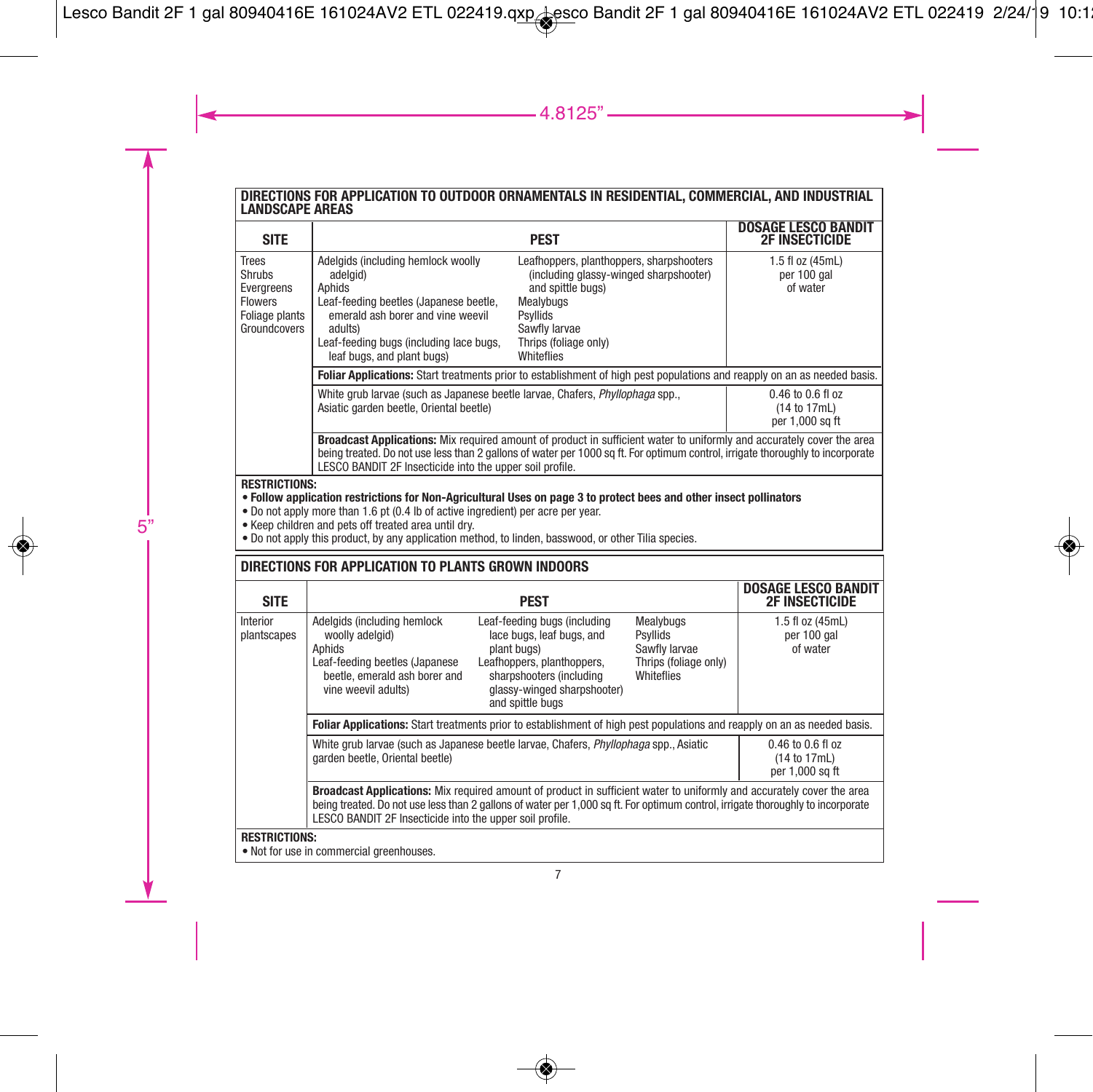### **DIRECTIONS FOR APPLICATION TO TREES AND SHRUBS BY SOIL DRENCH AND SOIL INJECTION**

For use in and around the perimeter of industrial and commercial buildings, in residential and recreational areas, and in munici-pal, city, state, national, and private wooded and forested areas.

| <b>Trees and Shrubs</b>                                                                                                                                                                                                                                                                                                                                                                                                                                                                                                                                                                                                                                                                                                                                                                                                                                                                                                                                                                                                                                                                                                                                                                                                                                                                                                                                    | 0.1 to 0.2 fl oz (3 to 6 mL) per inch of trunk diameter (D.B.H.)<br>or per foot of shrub height |                                                                                                                                                                                                                                                                                                                                                                                   |                                                |                                                                     |
|------------------------------------------------------------------------------------------------------------------------------------------------------------------------------------------------------------------------------------------------------------------------------------------------------------------------------------------------------------------------------------------------------------------------------------------------------------------------------------------------------------------------------------------------------------------------------------------------------------------------------------------------------------------------------------------------------------------------------------------------------------------------------------------------------------------------------------------------------------------------------------------------------------------------------------------------------------------------------------------------------------------------------------------------------------------------------------------------------------------------------------------------------------------------------------------------------------------------------------------------------------------------------------------------------------------------------------------------------------|-------------------------------------------------------------------------------------------------|-----------------------------------------------------------------------------------------------------------------------------------------------------------------------------------------------------------------------------------------------------------------------------------------------------------------------------------------------------------------------------------|------------------------------------------------|---------------------------------------------------------------------|
| Adelaids (including hemlock woolly adelaid)<br>Aphids<br>Leaf-feeding beetles (including Japanese beetle<br>and vine weevil adults)<br>Leaf-feeding bugs (including lace bugs, leaf bugs,<br>and plant bugs)                                                                                                                                                                                                                                                                                                                                                                                                                                                                                                                                                                                                                                                                                                                                                                                                                                                                                                                                                                                                                                                                                                                                               |                                                                                                 | Leafhoppers, planthoppers, sharpshooters (including<br>glassy-winged sharpshooter) and spittle bugs<br>Leafminers<br><b>Mealvbugs</b><br>Pine tip moth larvae<br>Psyllids                                                                                                                                                                                                         |                                                | Royal palm bug<br>Sawfly larvae<br>Soft scales<br><b>Whiteflies</b> |
| <b>Trees and Shrubs</b>                                                                                                                                                                                                                                                                                                                                                                                                                                                                                                                                                                                                                                                                                                                                                                                                                                                                                                                                                                                                                                                                                                                                                                                                                                                                                                                                    |                                                                                                 | 0.2 fl oz (6 mL) per inch of trunk diameter (D.B.H.)<br>or per foot of shrub height                                                                                                                                                                                                                                                                                               |                                                |                                                                     |
| Armored scales (including but not limited<br>to: camellia, false oleander, Florida red,<br>oystershell, tea, and white peach scales)                                                                                                                                                                                                                                                                                                                                                                                                                                                                                                                                                                                                                                                                                                                                                                                                                                                                                                                                                                                                                                                                                                                                                                                                                       |                                                                                                 | Flatheaded borers (including emerald ash borer)<br>Roundheaded borers (including Asian longhorned beetle)<br>Thrips (foliage only)                                                                                                                                                                                                                                                |                                                | White arub, billbug, and<br>root weevil larvae                      |
| Trees with a 15 inch of trunk<br>diameter at breast height<br>(D.B.H.) or greater                                                                                                                                                                                                                                                                                                                                                                                                                                                                                                                                                                                                                                                                                                                                                                                                                                                                                                                                                                                                                                                                                                                                                                                                                                                                          | below.                                                                                          | Apply the following rates as a function of tree diameter at breast height (DBH) 0.1 to 0.4 fl. oz (3 to 12 mL)<br>per inch of trunk diameter (DBH). You may use the higher rate (0.3 -0.4 fl oz) to control the pests listed<br>RESTRICTION: Do not apply more than 1.6 pints (0.4 lb of active ingredient) per acre per year.<br>$DBH =$ is measured at 4.5 feet from the ground |                                                |                                                                     |
| <b>Emerald Ash Borer</b><br>Bronze birch borer                                                                                                                                                                                                                                                                                                                                                                                                                                                                                                                                                                                                                                                                                                                                                                                                                                                                                                                                                                                                                                                                                                                                                                                                                                                                                                             |                                                                                                 | Asian Longhorned Beetle                                                                                                                                                                                                                                                                                                                                                           | <b>Eucalyptus Longhorned Borer</b>             | Alder Borer                                                         |
| Soil Injection: GRID SYSTEM: Space holes on 2.5 foot centers, in a grid pattern, extending to the drip line of the tree. CIRCLE SYSTEM:<br>Apply in holes evenly spaced in circles, (use more than one circle dependent upon the size of the tree) beneath the drip line of the tree ex-<br>tending in from that line. BASAL SYSTEM: Space injection holes evenly around the base of the tree trunk no more than 6 to 12 inches out<br>from the base.<br>Mix required dosage in sufficient water to inject an equal amount of solution in each hole. Maintain a low pressure and use sufficient<br>solution for distribution of the liquid into the treatment zone. For optimum control, keep the treated area moist for 7 to 10 days. Do not use<br>less than 4 holes per tree or shrub.<br>Soil Drench: Uniformly apply the dosage in no less than 10 gallons of water per 1000 square feet as a drench around the base of the tree,<br>directed to the root zone. Remove plastic or any other barrier that will stop solution from reaching the root zone.<br>For Control of Specified Borers: Application to trees already heavily infested may not prevent the eventual loss of the trees due to existing<br>pest damage and tree stress.<br><b>RESTRICTION:</b><br>No Soil Injection Applications Allowed in Nassau or Suffolk Counties of New York. |                                                                                                 |                                                                                                                                                                                                                                                                                                                                                                                   |                                                |                                                                     |
| <b>GROUND TREATMENT PRE-PLANTING</b>                                                                                                                                                                                                                                                                                                                                                                                                                                                                                                                                                                                                                                                                                                                                                                                                                                                                                                                                                                                                                                                                                                                                                                                                                                                                                                                       |                                                                                                 |                                                                                                                                                                                                                                                                                                                                                                                   | 0.46 to 0.6 fl oz (14 to 17 mL) per 1000 sq ft |                                                                     |
| Apply as a broadcast treatment and incorporate into the soil before planting.                                                                                                                                                                                                                                                                                                                                                                                                                                                                                                                                                                                                                                                                                                                                                                                                                                                                                                                                                                                                                                                                                                                                                                                                                                                                              |                                                                                                 |                                                                                                                                                                                                                                                                                                                                                                                   |                                                |                                                                     |
| <b>RESTRICTION:</b><br>. Do not apply more than 1.6 pints (0.4 lb of active ingredient) per acre per year.<br>• Keep children and pets off treated area until drv.<br>. Do not apply LESCO BANDIT 2F Insecticide to areas which are water logged or saturated, which will not allow penetration into the root<br>zone of the plant.<br>• Do not apply this product, by any application method, to linden, basswood, or other Tilia species.                                                                                                                                                                                                                                                                                                                                                                                                                                                                                                                                                                                                                                                                                                                                                                                                                                                                                                                |                                                                                                 |                                                                                                                                                                                                                                                                                                                                                                                   |                                                |                                                                     |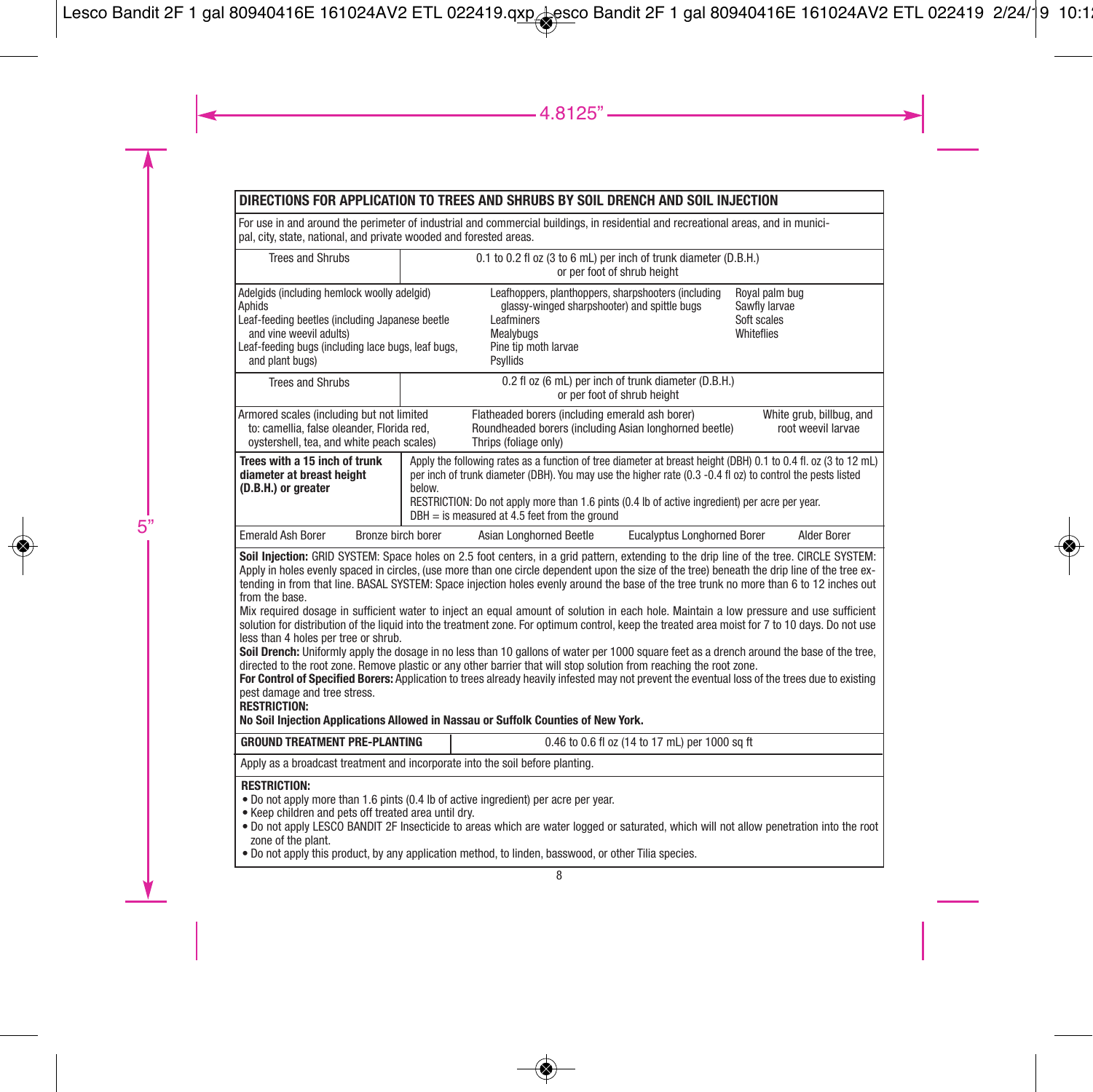| DIRECTIONS FOR FOLIAR APPLICATION TO POME FRUITS, PECANS, AND GRAPES GROWN IN RESIDENTIAL AREAS                                                                                                                                                                                                                                                                                                                                                                                                                                                                                                                                                                                                                                                                                                                                                                                                                                                                                                                                                                                                                                                                     |                                                                                                                                                                                                                                                                                                                                                  |                                            |                                           |                              |  |
|---------------------------------------------------------------------------------------------------------------------------------------------------------------------------------------------------------------------------------------------------------------------------------------------------------------------------------------------------------------------------------------------------------------------------------------------------------------------------------------------------------------------------------------------------------------------------------------------------------------------------------------------------------------------------------------------------------------------------------------------------------------------------------------------------------------------------------------------------------------------------------------------------------------------------------------------------------------------------------------------------------------------------------------------------------------------------------------------------------------------------------------------------------------------|--------------------------------------------------------------------------------------------------------------------------------------------------------------------------------------------------------------------------------------------------------------------------------------------------------------------------------------------------|--------------------------------------------|-------------------------------------------|------------------------------|--|
| <b>SITE</b>                                                                                                                                                                                                                                                                                                                                                                                                                                                                                                                                                                                                                                                                                                                                                                                                                                                                                                                                                                                                                                                                                                                                                         | <b>PEST</b><br><b>RATE PER APPLICATION</b>                                                                                                                                                                                                                                                                                                       |                                            |                                           |                              |  |
| <b>Pome Fruits</b><br>Apple<br>Pear<br>Crabapple<br>Pear (oriental)<br>Loquat<br>Quince<br>Mayhaw                                                                                                                                                                                                                                                                                                                                                                                                                                                                                                                                                                                                                                                                                                                                                                                                                                                                                                                                                                                                                                                                   | Aphids (except Wooly apple aphid)<br>Leafhoppers (including glassy-winged<br>sharpshooter)                                                                                                                                                                                                                                                       | Leafminer<br>Mealvbugs*<br>San Jose scale* | $1.5$ fl $oz$<br>$(45$ mL)<br>per 100 gal | $6.0$ fl $oz/A$ <sup>1</sup> |  |
| Apply specified dosage as foliar spray as needed after petal-fall is complete.<br>For control of rosy apple aphid, apply prior to leafrolling caused by the pest.<br>For first generation leafminer control, make first application as soon as petal-fall is complete. Greatest leafminer control will result from the<br>earliest possible application. For second and succeeding generations of leafminer, optimal control is obtained from applications made early in<br>the adult flight against egg and early instar larvae. A second application may be required 10 days later if severe pressure continues or if gen-<br>erations are overlapping. A single application may result in suppression only. LESCO BANDIT 2F Insecticide will not control late stage larvae.<br>For San Jose Scale, time applications to the crawler stage. Treat each generation.<br>For late season (preharvest) control of leafhopper species, apply LESCO BANDIT 2F Insecticide while most leafhoppers are in the nymphal<br>stage.<br>For optimal control of mealybug, insure good spray coverage of the trunk and scaffolding limbs or other resting sites of the mealybug. |                                                                                                                                                                                                                                                                                                                                                  |                                            |                                           |                              |  |
| <b>RESTRICTIONS</b><br>. Follow application restrictions for Non-Agricultural Uses on page 3 to protect bees and other insect pollinators.<br>. Do not apply more than 6.0 fl oz per acre in a single application.<br>. Do not make more than 4 applications.<br>• Allow 10 or more days between applications.<br>. Do not apply more than 1.6 pints (0.4 lb of active ingredient) per acre per year.<br>. Allow at least 7 days between last application and harvest.<br>• * Not for use in California for control on pears.<br>. Keep children and pets off treated area until dry.                                                                                                                                                                                                                                                                                                                                                                                                                                                                                                                                                                               |                                                                                                                                                                                                                                                                                                                                                  |                                            |                                           |                              |  |
| Pecans*                                                                                                                                                                                                                                                                                                                                                                                                                                                                                                                                                                                                                                                                                                                                                                                                                                                                                                                                                                                                                                                                                                                                                             | Yellow pecan aphid<br>Pecan spittlebug<br>Black margined aphid<br>Pecan leaf phylloxera                                                                                                                                                                                                                                                          | Pecan stem phylloxera                      | $1.5f1$ oz<br>$(45$ mL)<br>per 100 gal    | $6.0$ fl oz/A <sup>1</sup>   |  |
| Make foliar applications as pests begin to build before populations become extreme. Two applications at a 10 to 14 day interval may be<br>required to achieve control. Scout and retreat if needed.<br>Thorough uniform coverage of foliage is necessary for optimal control. Addition of an organosilicone-based spray adjuvant at a rate not to<br>exceed the adjuvant manufacturer's recommended use rate may improve coverage.                                                                                                                                                                                                                                                                                                                                                                                                                                                                                                                                                                                                                                                                                                                                  |                                                                                                                                                                                                                                                                                                                                                  |                                            |                                           |                              |  |
| <b>RESTRICTIONS</b><br>. Do not make more than 3 applications.<br>· Allow 10 or more days between applications.<br>. Allow at least 7 days between last application and harvest.<br>• Keep children and pets off treated area until drv.                                                                                                                                                                                                                                                                                                                                                                                                                                                                                                                                                                                                                                                                                                                                                                                                                                                                                                                            | . Follow application restrictions for Non-Agricultural Uses on page 3 to protect bees and other insect pollinators.<br>. Do not apply more than a total of 18.0 fl oz of LESCO BANDIT 2F Insecticide per acre per year.                                                                                                                          |                                            |                                           |                              |  |
|                                                                                                                                                                                                                                                                                                                                                                                                                                                                                                                                                                                                                                                                                                                                                                                                                                                                                                                                                                                                                                                                                                                                                                     | <sup>1</sup> The amount of LESCO BANDIT 2F Insecticide required per acre will depend on tree size and volume of foliage present. The rate per acre<br>is based on a standard of 400 gallons of dilute spray solution per acre for large trees.<br>* Use on pecans not permitted in California unless directed by specific supplemental labeling. |                                            |                                           |                              |  |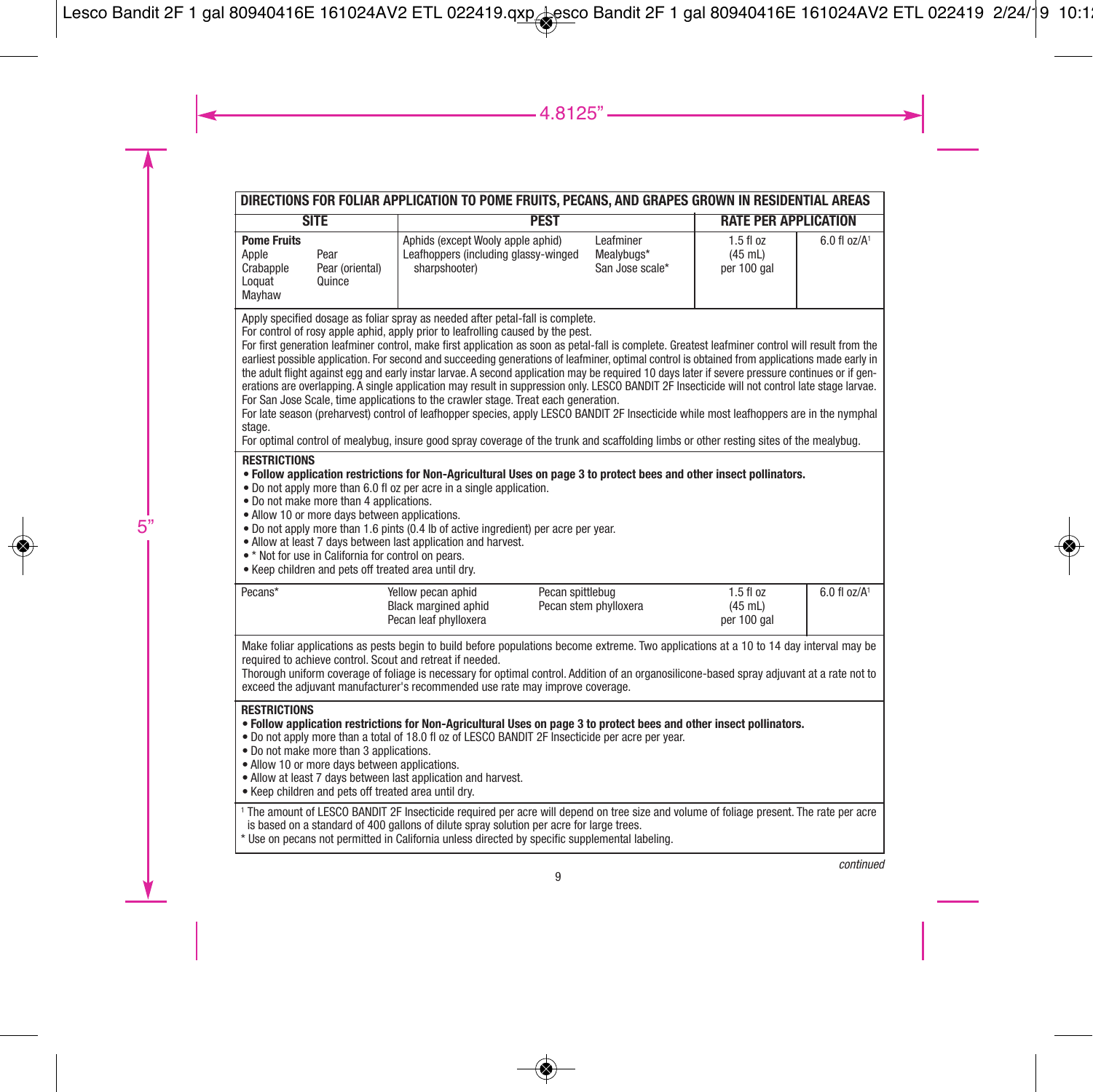| DIRECTIONS FOR FOLIAR APPLICATION TO POME FRUITS, PECANS, AND GRAPES GROWN IN RESIDENTIAL AREAS |                                                        |           |                                    |                                      |  |
|-------------------------------------------------------------------------------------------------|--------------------------------------------------------|-----------|------------------------------------|--------------------------------------|--|
| <b>SITE</b>                                                                                     | <b>PEST</b>                                            |           | <b>RATE PER APPLICATION</b>        |                                      |  |
| Grapes                                                                                          | Leafhoppers (including glassy-<br>winged sharpshooter) | Mealybugs | $1.5f$ l oz<br>(45 mL) per 100 gal | $3.0$ fl oz/A<br>$(90 \text{ mL/A})$ |  |
| Apply specified dosage as a foliar spray using 200 gallons of water per acre.                   |                                                        |           |                                    |                                      |  |

#### **RESTRICTIONS**

- . Follow application restrictions for Non-Agricultural Uses on page 3 to protect bees and other insect pollinators.
- Do not apply more than a total of 6.0 fl oz of LESCO BANDIT 2F Insecticide per acre per year.
- Allow at least 14 days between applications.
- Applications may be applied up to and including day of harvest.
- Keep children and pets off treated area until dry.

# **STORAGE AND DISPOSAL** Do not contaminate water, food, or feed by storage or disposal.

**Pesticide Storage:** Store in a cool, dry place and in such a manner as to prevent cross contamination with other pesticides, fertilizers, food, and feed. Store in original container and out of the reach of children, preferably in a locked storage area.

Handle and open container in a manner as to prevent spillage. If the container is leaking, invert to prevent leakage. If container is leaking or material spilled for any reason or cause, carefully dam up spilled material to prevent runoff. Refer to Precautionary Statements on label for hazards associated with the handling of this material. Do not walk through spilled material. Absorb spilled material with absorbing type compounds and dispose of as directed for pesticides above. In spill or leak incidents, keep unauthorized people away. You may contact the Bayer Environmental Science Emergency Response Team for decontamination procedures or any other assistance that may be necessary. The Bayer Environmental Science Emergency Response Telephone No. is 1-800-334-7577 or contact Chemtrec at 1-800-424-9300.

**Pesticide Disposal:** Wastes resulting from the use of this product may be disposed of on site or at an approved waste disposal facility.

**Container Handling: Non-refillable container.** Do not reuse or refill this container. Triple rinse container (or equivalent) promptly after emptying.

Triple rinse as follows: Empty the remaining contents into application equipment or a mix tank and drain for 10 seconds after the flow begins to drip. Fill the container ¼ full with water and recap. Shake for 10 seconds. Pour rinsate into application equipment or a mix tank or store rinsate for later use or disposal. Drain for 10 seconds after the flow begins to drip. Repeat this procedure two more times. Offer for recycling, if available, or reconditioning, or puncture and dispose of in a sanitary landfill or by incineration, or, if allowed by State and local authorities, by burning. If burned, stay out of smoke.

# **IMPORTANT: READ BEFORE USE**

Read the entire Directions for Use, Conditions, Disclaimer of Warranties and Limitations of liability before using this product.

If terms are not acceptable, return the unopened product container at once. By using this product, user or buyer accepts the following Conditions, Disclaimer of Warranties and Limitations of Liability.

**CONDITIONS:** The directions for use of this product are believed to be adequate and must be followed carefully. However, it is impossible to eliminate all risks associated with the use of this product. Crop injury, ineffectiveness or other unintended consequences may result because of such factors as weather conditions, presence of other materials, or the manner of use or application, all of which are beyond the control of Bayer CropScience LP. All such risks shall be assumed by the user or buyer.

**DISCLAIMER OF WARRANTIES:** TO THE EXTENT CONSISTENT WITH APPLICABLE LAW, BAYER CROPSCIENCE LP MAKES NO OTHER WARRANTIES, EXPRESS OR IMPLIED, OF MERCHANTABILITY OR OF FITNESS FOR A PARTICULAR PURPOSE OR OTHERWISE, THAT EXTEND BEYOND THE STATE-MENTS MADE ON THIS LABEL. No agent of Bayer CropScience is authorized to make any warranties beyond those contained herein or to modify the warranties contained herein. TO THE EXTENT CONSISTENT WITH APPLICABLE LAW, BAYER CROPSCIENCE LP DISCLAIMS ANY liability whatsoever for special, incidental or consequential damages, resulting from the use or handling of this product.

**LIMITATIONS OF LIABILITY:** TO THE EXTENT CONSISTENT WITH APPLICABLE LAW, THE EXCLUSIVE REMEDY OF THE USER OR BUYER FOR ANY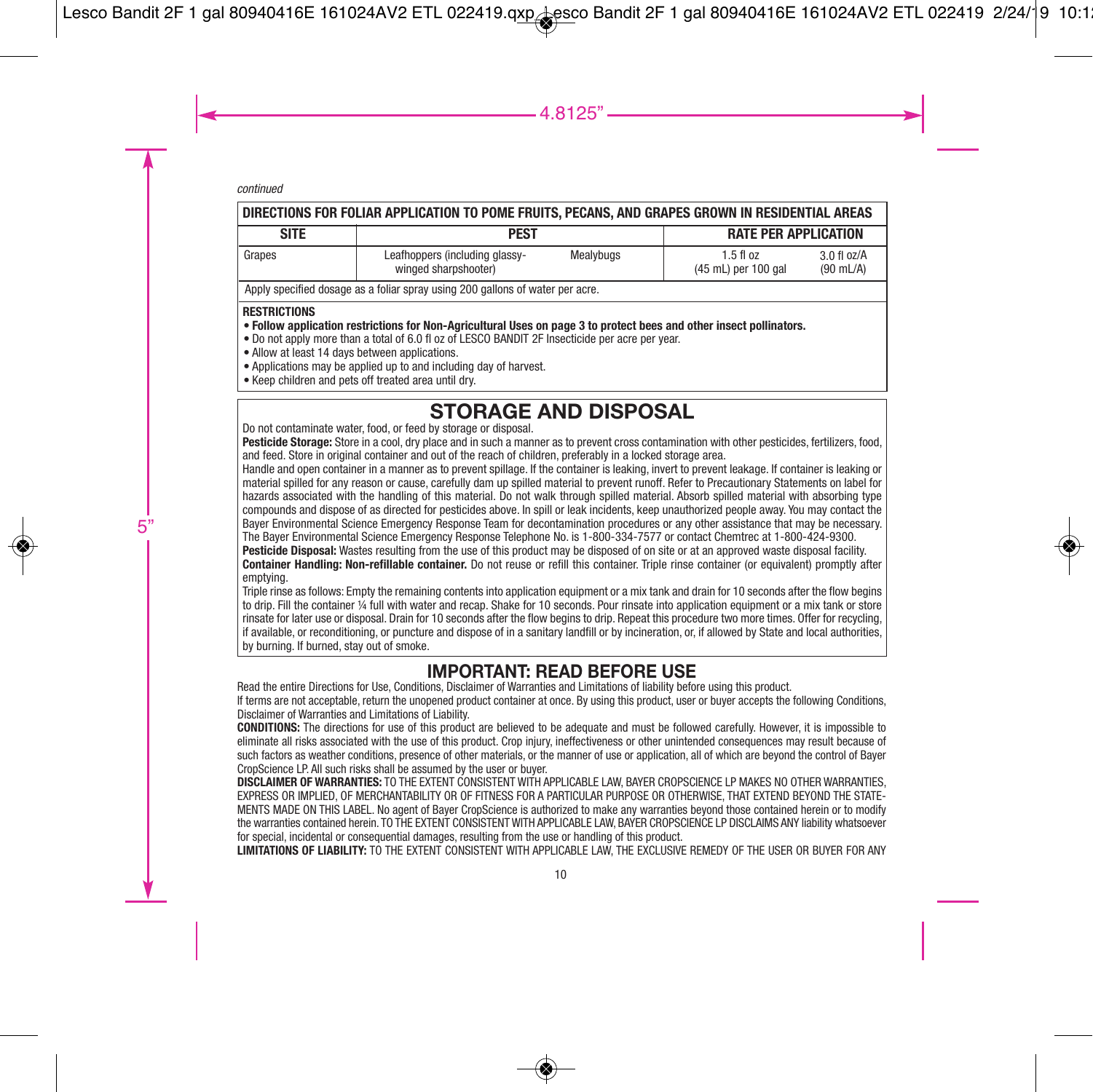AND ALL LOSSES, INJURIES OR DAMAGES RESULTING FROM THE USE OR HANDLING OF THIS PRODUCT, WHETHER IN CONTRACT, WARRANTY TORT, NEGLIGENCE, STRICT LIABILITY OR OTHERWISE, SHALL NOT EXCEED THE PURCHASE PRICE PAID, OR AT BAYER CROPSCIENCE LP'S ELECTION. THE REPLACEMENT OF PRODUCT.

LESC0® is a registered trademark of LESC0, Inc.<br>Bayer (reg'd) and Bandit™ are trademarks of Bayer.